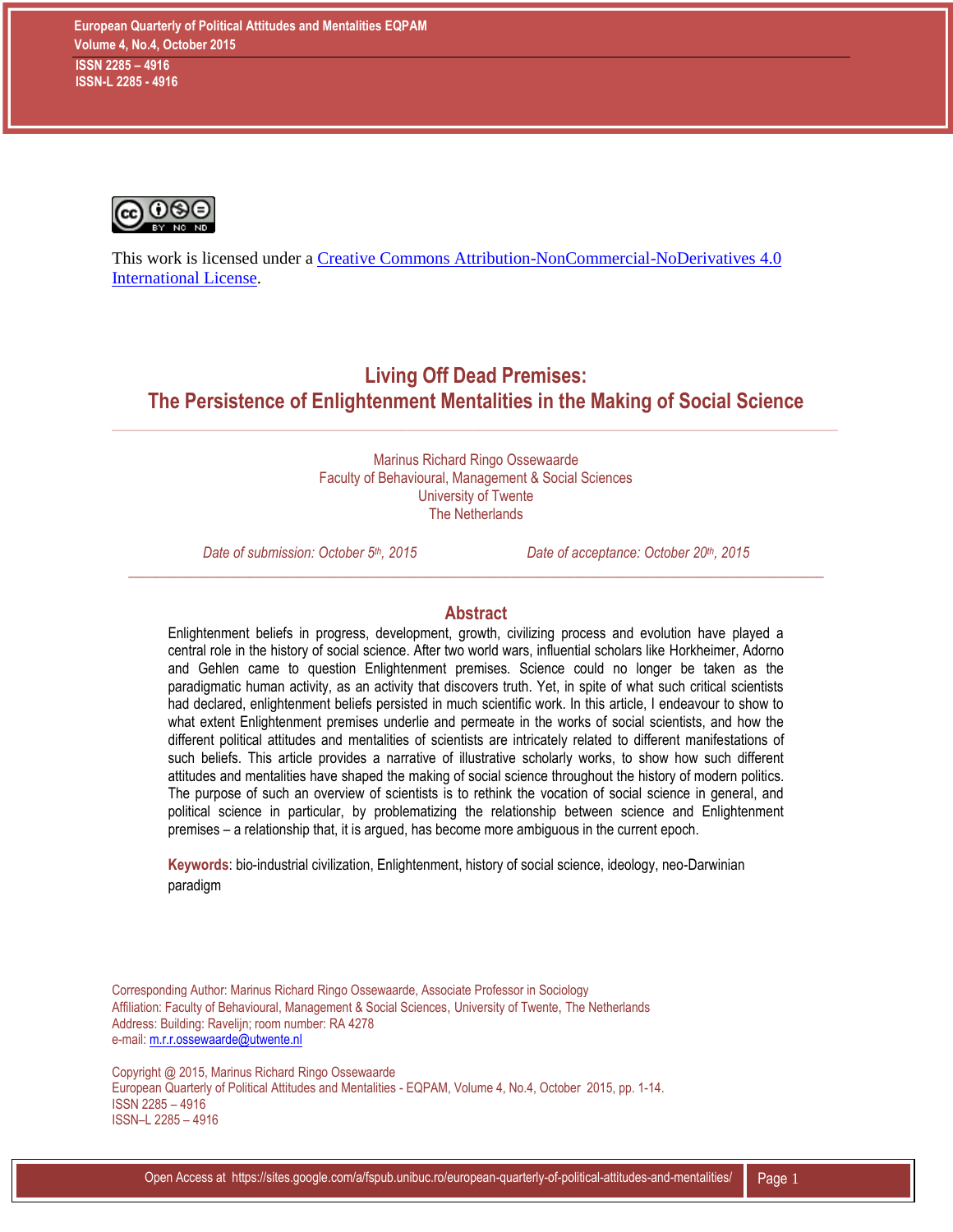#### **Introduction**

When social science developed in the nineteenth century, Enlightenment premises guided its historical development as intellectual endeavour. Social science was an Enlightenment science. Premises like progress, the superiority of the West, the worth of technological development, the merits of science for the benefit of humankind, and the worth of temporal life were basic, taken for granted, assumptions for the first social scientists. After two world wars, men like Max Horkheimer, Theodor Adorno, Arnold Gehlen and C. Wright Mills had declared that, with the event of the Shoah, the era of Enlightenment was over and Enlightenment premises were declared dead. Science could no longer be taken as the paradigmatic human activity, as an activity that discovers truth. As Gehlen (1980: 102) put it, 'the Enlightenment era appears to us at an end; its premises are dead.' Yet, many social scientist continued to ground their works in such dead premises. After the Shoah, there was a collective denial that the Age of Enlightenment was actually over and the Modern Era had come to an end. In fact, the modern world that was in ashes was to be rebuild, and social science was to take a part in that reconstruction work.

The aim of this article is to show, in narrative form, how enlightenment premises underlie and permeate the historical development of social science, and how the different commitments of social scientists have shaped social science throughout the industrialization process. In the form of a narrative, past scientists, or past social scientific issues and discussions, are re-interpreted, re-formulated and connected with present social science, as an endless process of developing social science. It is narrated that enlightenment premises, in spite of being declared dead after the Shoah, continue to shape social science in the new era of what in this article is labelled as 'bio-industrial civilization' – a new post-industrial society organized around a neo-Darwinian paradigm and bio-technological issues of securing life, survival, health, body repair, growth, hygiene and fitness. This article paper is arranged as follows. The first section deals with the original use of Enlightenment premises in the early social scientific works of Alexis de Tocqueville and Auguste Comte, with the aim of showing how such premises reveal contrasting political attitudes and mentalities. In the second section, the persistence of Enlightenment premises in social science as an academic discipline, in the industrial era of 1850-1945, is explored. It is argued that, working in the Modern Era, Enlightenment premises powerfully legitimated social science's arrival and expansion in the university. In the third section, the persistence of Enlightenment premises in the Cold War era is discussed. In this period, various scholars came to criticize Enlightenment premises, which they held responsible for the catastrophes of the twentieth century, including the Shoah, yet, such critiques did not result in an emancipation of social science from dead Enlightenment premises. On the contrary, influential social scientists continued to build their works on dead Enlightenment premises while expressing their commitments to Enlightenment ideals in the thermonuclear civilization of the Cold War era. In the final section, the question regarding the relationship between social science and new bio-technological developments, largely sustained by neo-Darwinian premises of Enlightenment, is addressed. In the current stage of the development of social science, it is argued, the relationship between social science and dead Enlightenment premises has become most ambiguous in the era of 'bio-industrial civilization'.

## **The 'New Science' of the Enlightenment**

When social science came to development in France, under the July Monarchy of the 1830s, the structural transformation from an aristocratic and rural order to a democratic and industrial order in the making was the main concern. Enlightenment beliefs in the progress of civilization informed early science, as the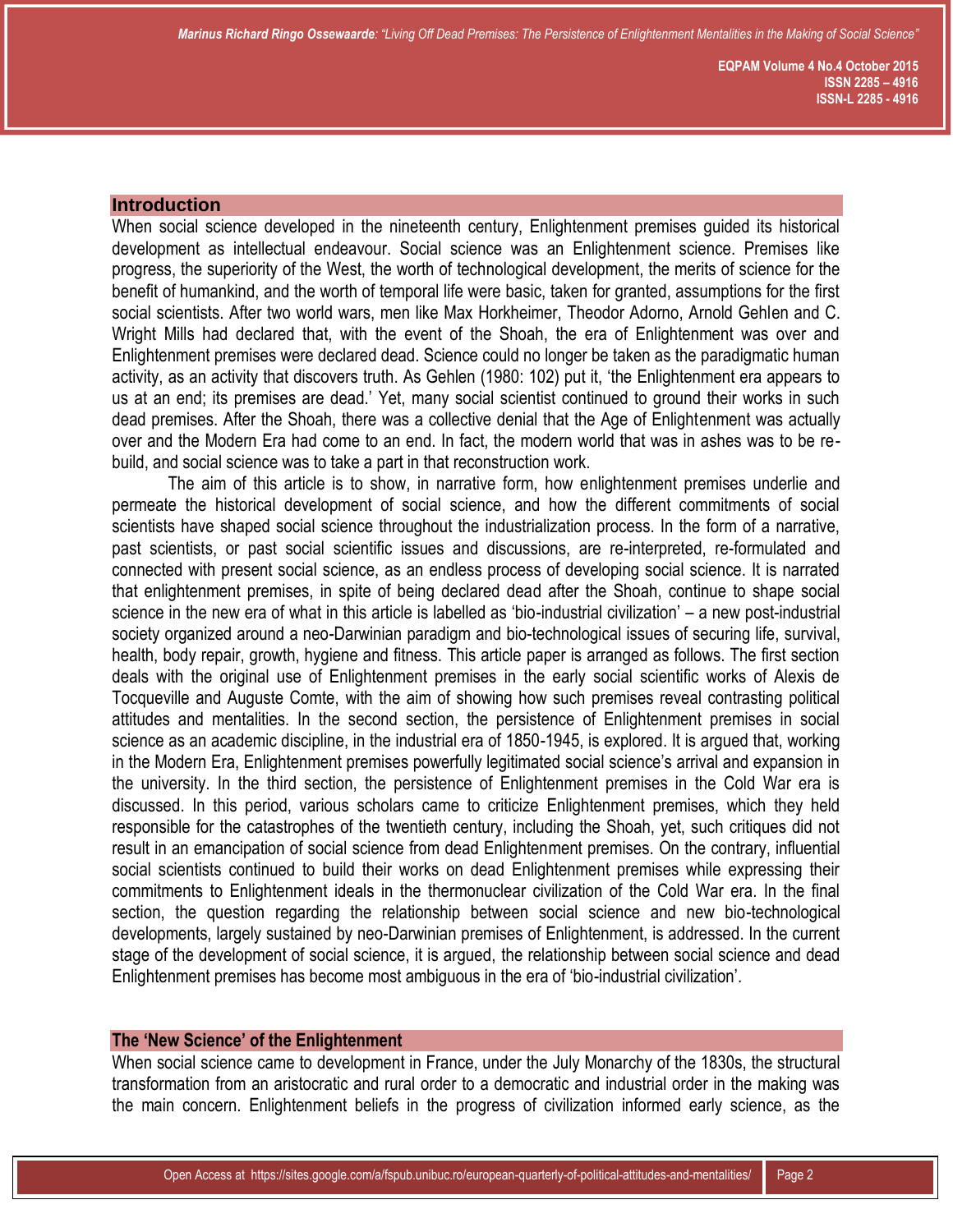making of the modern era was to be thought of as an actually or potentially improved condition vis-à-vis the bygone era. What this progress entailed for the early social scientists depended on their relationship to the Age of Enlightenment and their particular commitments to particular sets of enlightenment values. For Comte, social science in general, and 'sociology' in particular, was to be the new science of and for the new industrial civilization in the making. For him, socialism, technology and technocracy were the main fruits of the enlightenment movement, a movement that he so strongly identified with the works of Newton, Condorcet and Lamarck. While Comte propounded a post-metaphysical, materialist, a-political and acultural account of the progress of technological civilization, his contemporary, Tocqueville, inaugurated a new science of and for a new, post-aristocratic, political situation that was characterized by relative equality of living conditions. For him, democracy, civil society and constitutionalism were the main fruits of the Enlightenment movement. The Enlightenment, the Age of Reason, which he first of all identified with the works of Montesquieu and Rousseau, was to be fulfilled in a democratic civilization. Democratic civilization was the civilization of enlightened people who were literate and who could think for themselves.

For Comte, social science was the science of progress par excellence. It was organized to explain and promote the advance of humankind from some original condition of unenlightened primitiveness to a superior condition of Enlightenment (Nisbet, 1980: 255). Comte's key Enlightenment premise was that the so-called superior condition of industrial or technological civilization emerged due to the development of Newtonian science. This new science was characterized by an Enlightenment vision of nature, namely, nature conceived of as technology, that is, as a gigantic clockwork. This modern vision enabled the new physics to disclose nature's secrets and thereby increase human welfare (Comte, 1974: 192; Janika, 2008: 16). In Comte's science the Newtonian belief in clockwork mechanisms persisted: not only nature but also civilization operates as a clockwork (Nisbet, 1943; Hawthorn, 1976: 69). Hence, for Comte, the Age of Enlightenment was shaped by Newtonian beliefs. Social science was a Newtonian enterprise, 'social physics' in his own words. Just as Newtonian physics had managed to predict and control the whims of nature, thereby enabling humankind to protect itself against the primitive harshness of nature, social science could predict and control the whims of civilization. In other words, social science would enable humankind to protect itself against the non-enlightenment of war, crime, ignorance, fear and poverty (Comte, 1974: 101).

Tocqueville's new science was also a science of progress, albeit progress for him meant the democratic progress of equality. For him, the Age of Enlightenment had manifested itself in the abolition of slavery, serfdom and hereditary privileges, the widening of citizenship rights, the substitution of parliamentary for absolute government, equal justice before the law instead of differential justice, and so forth (Tocqueville, 2000: 6). In contrast with Comte, Tocqueville did not believe that Newtonian science had been the engine of such progress. In fact, he noted that Newtonian science, such post-metaphysical materialism, may actually endanger political freedom in democratic civilization, in the sense that it paved the way for technocratic rule and enlightened despotism that Tocqueville feared and that Comte promoted. For Comte, indeed, political freedom was never a supreme value. Comte believed that political freedom or self-government promoted social disorder and halted the progress of Newtonian science. Comte wished to abolish those institutions that Tocqueville believed were key in the Age of Enlightenment, including representative institutions, dialogues, and extra-parliamentary publics. And Comte promoted those Enlightenment institutions that Tocqueville found harmful to political freedom, such as centralized technocratic administration (Aron, 1991: 231, 234). In sum, Comte and Tocqueville both employed Enlightenment premises in their respective attitudes towards science and intellectual mentalities, but, given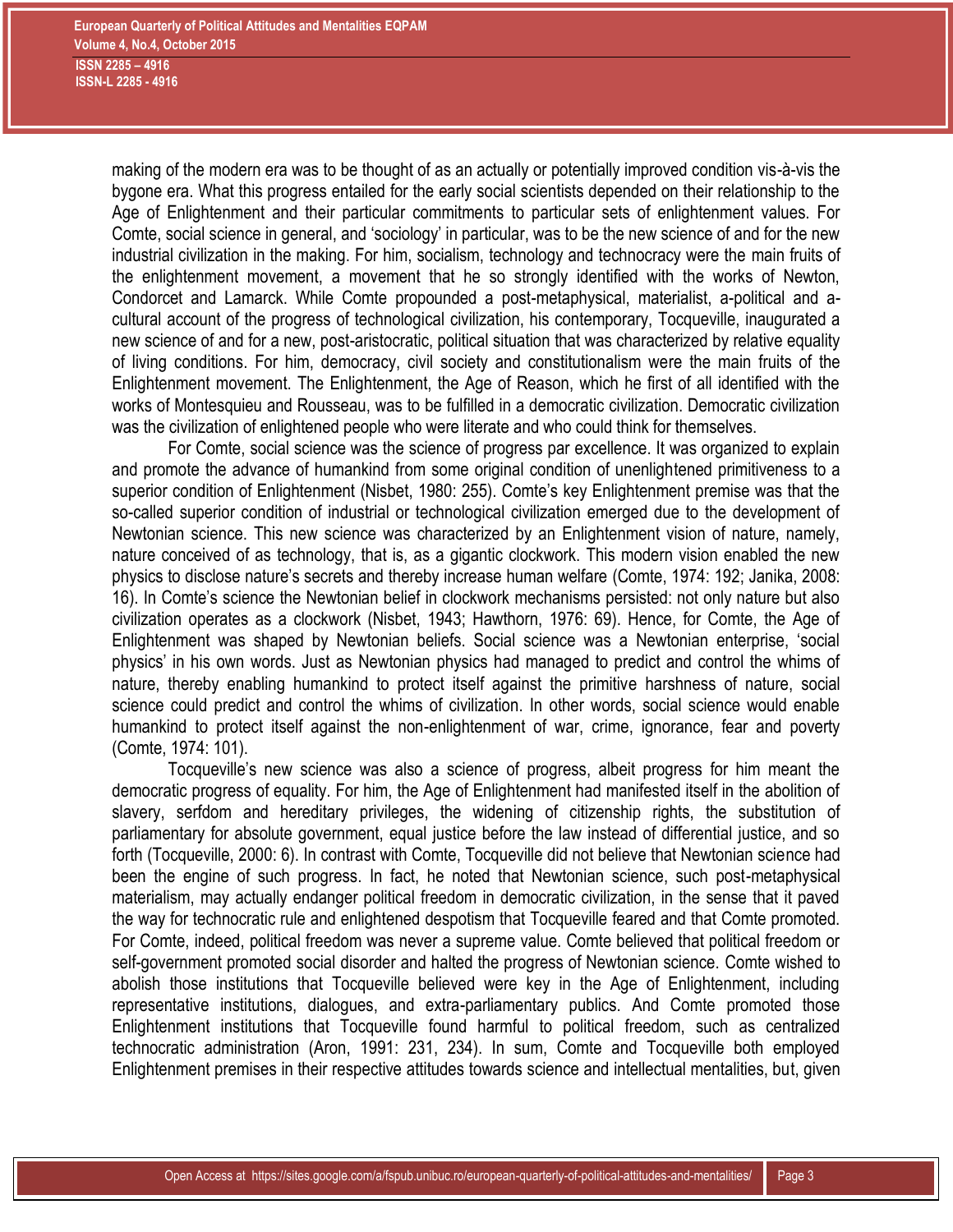their political attitudes, they were committed to contrasting sets of Enlightenment ideals; and hence they dreamed of different types of modern civilizations in which such ideals could be realized.

## **The Legitimizing Force of Enlightenment Premises**

When social science further developed in the 1850s, it was strongly identified with the Enlightenment premises employed by Comte. Herbert Spencer worked to transform the Comtean enterprise into a more systematic science (Carneiro and Perrin, 2002; Cahoun, 2007; Olfer, 2010). Spencer, however, broke with Comte's Newtonianism and instead accepted Lamarckian biology and British political economy, including Malthusianism, as a paradigmatic Enlightenment premise. From Lamarckian biology, Spencer borrowed the idea of evolution, which, for him, was the master law that operated throughout the universe, both in nature and society. In 1852, Spencer introduced the theory of the 'survival of the fittest'. The 'fittest' were those who were able to survive and modify their habits and beliefs to changing environments; and dared to take individual initiatives by engaging in the free enterprise and spontaneous association of a free market economy (Bowler, 1988: 14; Renwick, 2012). When social science became an academic discipline, the first academic social scientists, operating in a capitalist industrial civilization, widely embraced Spencer's Enlightenment premises.

This is not to say that the Spencerian attitude was uncontested. Scientists like Frederic Le Play, Emile Littré, Gustave Le Bon and Gabriel Tarde continued to ground their works in the Enlightenment premises associated with Comte (Heilbron, 2009: 34, 42). When Louis Liard, then head of the higher education department of the Ministry of Public Instruction established the first sociology chair in France at the University of Bordeaux in 1895, social science as such was strongly identified with the works of Comte (Hawthorn, 1976: 121; 127; Karady, 1983: 75; Weisz, 1983: 93). Sociology in particular, for Liard, was the new pedagogical science of Enlightenment that fitted into the reformed university system, whose goal was to promote the Enlightenment ideals of the Third Republic (c.f. Masson, 2012). When Emile Durkheim came to hold this chair, he, although he explicitly identified the Age of Enlightenment with the works of Montesquieu and Rousseau, initially continued along the Comtean path. Before his appointment, in *The Division of Labour in Society* (1893), Durkheim had employed Comtean premises, while after his appointment he moved into Tocquevillian directions. Confronted with the rampant individualism, narrow materialism, anomie and weak cohesion in the Third Republic, Durkheim turned his efforts to issues of democratic progress and mindful consciousness (Durkheim, 1971; Durkheim, 1992: 84; Besnard, 1983). Durkheim was the first academic social scientists to deviate from the Comtean trajectory, developing a social science that, eventually, came closer to Tocqueville than to Comte (c.f. Aron, 1991).

Meanwhile a new type of social science developed in Wilhelmine Germany (1871-1918), where German scientists linked up social science to the German Enlightenment (Oppenheimer, 1932; Aron, 1978; Meja et al, 1987; Harrington, 2012: 73). German social science was organized around cultural pessimism and critique of industrial capitalism, partly derived from the works of Karl Marx (Meja et al, 1987: ix). The German social scientists of the Weimar era developed critical and tragic visions of industrial civilization, in which technological progress was perceived as a cruel and debilitating process. People were being dwarfed to the level of an uncultured mass of herd animals. Max Weber, for instance, deplored the mechanization of the German university, the very centre of the German Enlightenment. Instead of realizing the *Bildungsideal*, in the cultivation of the mind, the German university was increasingly subjected to the industrial demands of division of labour, specialization, standardization and team work.

When social science chairs and departments were established by different nation-states, the meaning and significance of science, relationships with other academic disciplines (particularly physics and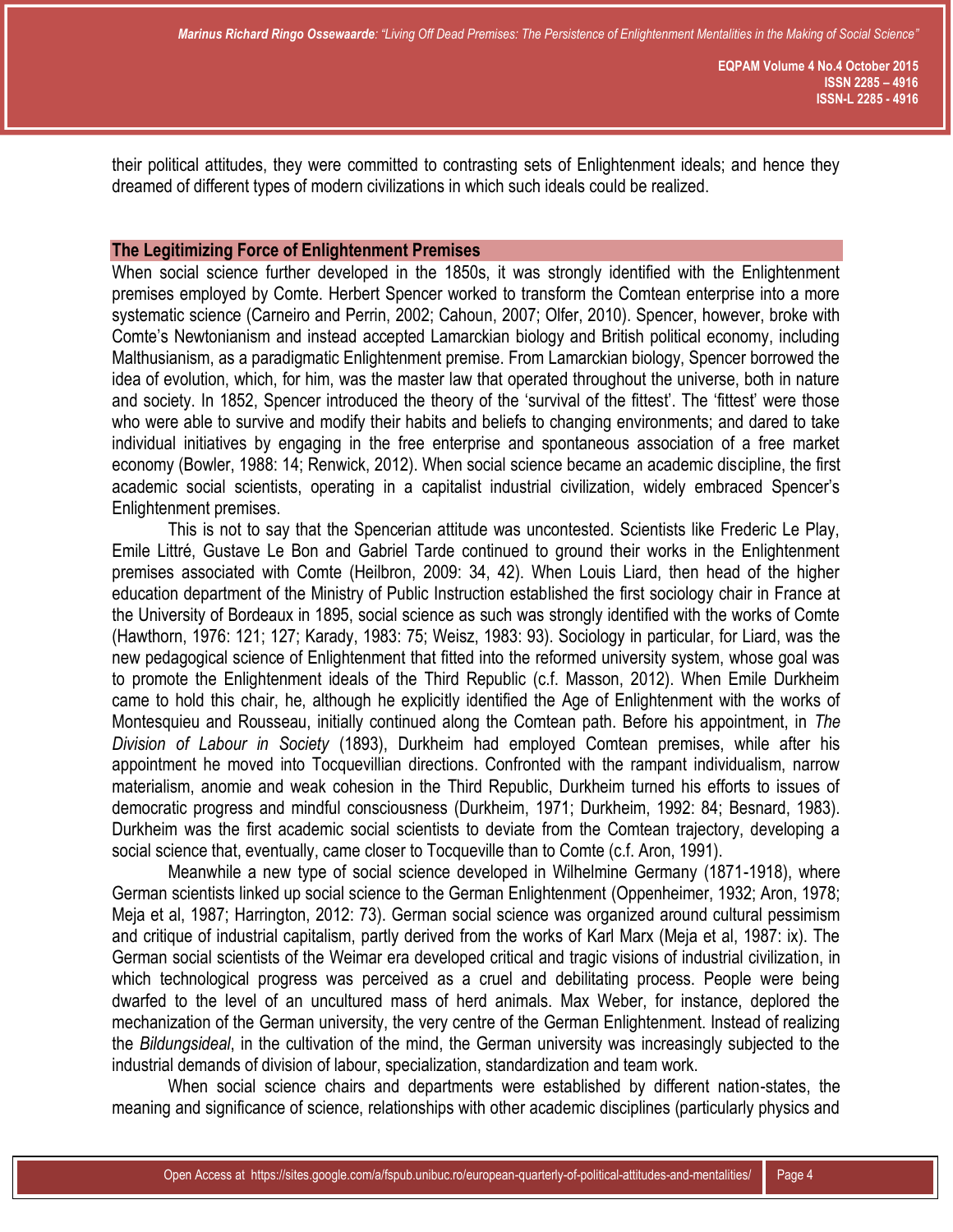biology), Enlightenment premises and commitments to Enlightenment ideals came to differ, according to the uses social science had for different national regimes that shaped different nations. In the 1920s and 1930s, however, Comtean and Spencerian science was delegitimized as a result of the crises, the disenchantment with laissez faire capitalism, and the spectre of another world war (Shils, 1980: 291, 311; Camic, 2007: 228). When the Nazis rose to power in 1933, critical German scientists were forced into exile (Jay, 1973; Steinmetz, 2007: 326). Frankfurt school scholars like Max Horkheimer and Theodor Adorno published their *Dialectic of Enlightenment*, in 1944, which became the archetype for post-war critical social science and the most radical critique of Enlightenment premises without giving up Enlightenment ideals. Horkheimer and Adorno, for whom Enlightenment had turned into 'mass deception', suggested that the rise of totalitarianism in industrial civilization, characterized by an urge towards myths, the rise of gangster violence, and the prominent role of industrial technology in eliminating opponents, had been fuelled by an Enlightenment project that inspired conquests of nature. Yet, such Enlightenment, characterized by Newtonian, Lamarckian and Darwinian beliefs, had failed to liberate civilization from the fetters of anti-Semitic and fascist myths (Cohen, 2010). For critical scientists, the Holocaust was the ultimate sign of the closing of the Age of Enlightenment. With the event of the Shoah, as well as the Gulag archipelago, Enlightenment premises were declared dead.

# **The Persistence of Enlightenment Premises during the Cold War**

In the Cold War era, the development of social science in the Western bloc was typically informed by the persistence of dead Enlightenment premises and a continuation of commitment to Enlightenment ideals. Social scientists, committed to the Spencerian Enlightenment premise of evolution, turned into post-Spencerian direction. They redeveloped an 'evolutionary' science of Enlightenment that could legitimize the post-war liberal welfare state and hence help defeating anti-liberal totalitarianism. Talcott Parsons wondered 'who now reads Herbert Spencer' (Calhoun and VanAntwerpen, 2007: 382; 387; Owens, 2010), arguing that the welfare state, more than the unregulated market that Spencer had promoted, was best capable of promoting welfare and of transcending ideological antagonism (Parsons, 1964: 339). Alexander Carr-Saunders, William Beveridge, Thomas Humphrey Marshall, and Richard Titmuss all believed that the liberal welfare state would eventually and gradually eliminate the unfit individuals, such as the unemployed, uneducated and the poor, so that a fit, enlightened, capitalist nation would emerge that would be strong enough to withstand totalitarianism. T.H. Marshall (1953), for instance, presented the welfare state, and in particular the education system, as a mechanism for sifting, sorting and distributing the fittest individuals into the top positions of the nation. The liberal welfare state, in their view, had become the engine of evolution.

Comtean scientist came to develop post-Comtean types of science. Sorbonne scholar George Gurvitch argued that the Newtonian Enlightenment premises on which Comte had grounded his social science had been surpassed by the new (post-Newtonian) physics of men like Albert Einstein, Niels Bohr, Werner Heisenberg, Erwin Schrödinger, Max Planck, and Louis de Broglie (Bosserman, 1995). Relativity theory had discredited the Newtonian premise of space and time as absolutes. Quantum theory had shattered the Newtonian ideal of being able to control nature through the knowledge of the laws of nature. Gurvitch took the new physics as paradigmatic for a new Comtean science. In line with the new physics' definition of nature, industrial civilization was now restyled as movement or flow of opposing tendencies and unexpected shifts and crises that could not be domesticated. While Parsons had believed that Soviet totalitarianism was destined to collapse because in the so-called evolutionary process it was less adaptive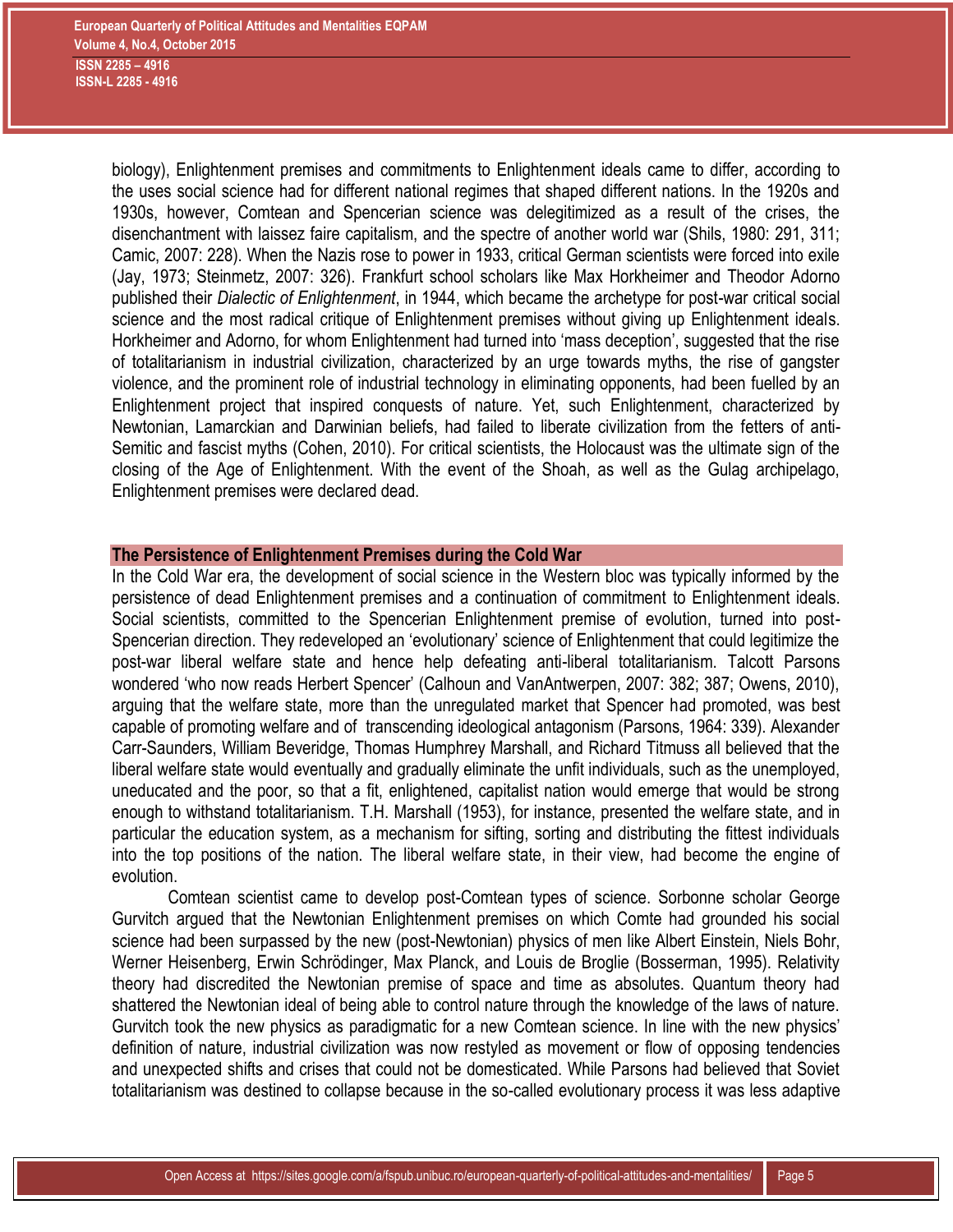than the liberal welfare state, Gurvitch thought that Soviet totalitarianism would fail because social matter was chaotic and hence beyond central planning and state control (c.f., Boudon, 1980: 1). Gurvitch's contemporary, Raymond Aron, moved into a Tocquevillian direction (Aron, 1991; Curtis, 2004; Davis, 2008). Unlike Gurvitch, Aron did not think that totalitarianism would simply, by itself, one day collapse. Aron believed that totalitarianism stemmed from political slavery and un-enlightenment. Totalitarianism could therefore only be combated if oppressed people would come to think and act for themselves, liberated from the fetters of myth and ignorance.

While, after the Second World War, post-Spencerian, post-Comtean and Tocquevillian scientists were preoccupied with legitimizing liberalism and delegitimizing Soviet totalitarianism, other scientist, including Frankfurt School scholars, struggled to make sense of the Shoah. Norbert Elias held that the Shoah was a temporary de-civilizing process that took place in the evolutionary march of civilization (Dunning, 1998). The post-war welfare state was, in his view, the engine of the civilizing process after the bygone catastrophes. For Gehlen, on the other hand, both the Soviet state and the welfare state were power complexes based on dead Enlightenment premises. Gehlen emphasized that the Cold War era was different from the Age of Enlightenment, in the sense that the Cold War era was characterized by the awareness that increased mastery of nature did not result in more freedom and liberation from myth. The Cold War era, Gehlen stressed, was characterized by doubt, disillusionment, gloom and despair, while, given the use of science and high technology for genocidal and dehumanizing purposes, the worth of technological development was contested. Like Gehlen, C. Wright Mills (2000: 165; 166) observed that 'we are at the ending of what is called The Modern Age' and he declared that 'the Modern Age is being succeed by a post-modern period.' The premises of the Enlightenment, rationalism, although these had been essential to the development of democratic civilization, had become impediments to the preservation and progress of democratic societies. As one implication of this observation, Mills (2000: 166) emphasized, liberalism, the most important ideological product of the Enlightenment for the Western bloc, no longer provided an adequate explanation of the world and of Western people. And the same was true for socialism, the most important ideological product of the Enlightenment for the Eastern bloc. Both ideologies had become intellectually bankrupt, bereft of rational foundations.

With the death of Enlightenment premises and the corresponding advent of the post-modern period, Mills argued, social scientists and political thinkers could not legitimately legitimize the liberal welfare state (Harvard scholars like Parsons and John Rawls did legitimatize the welfare state). The liberal welfare state, for Mills, was far from being a legitimate, self-evident, social order – an order dictated by the laws of evolution. In his view, the liberal welfare state was a military-industrial complex that preserved powerful vested interests and condemned the powerless – the so-called unfit – to regimented passivity and alienation (Shils, 1980: 78; Camic, 2007: 241). In line with Tocqueville, the purpose of science, Mills claimed, was to provide intellectual input so that freedom could be sustained in a democratic civilization of publics, which, for him, was the only valid alternative to totalitarianism. Dropping the premise of Enlightenment rationalism, Mills argued that a radical imagination was the chief instrument of fostering a democratic civilization. Mills' views were popularized in the 1960s, when a generation of baby boomers openly made protests, at the very moment when liberal welfare policies had been fully implemented, against various patterns of domination in the existing capitalist nation. Christopher Lasch (1984: 205) announced the intellectual bankruptcy of liberalism and liberal social science, while Alvin Ward Gouldner (1971) sought to liberate social science from the liberal reform agenda, and to compel social scientists to reflect on their own relationship to the power structures of the welfare state (Osborne and Rose, 2008: 575). For Gouldner, any genuine science was to be critical of any ideology, be it liberalism or socialism.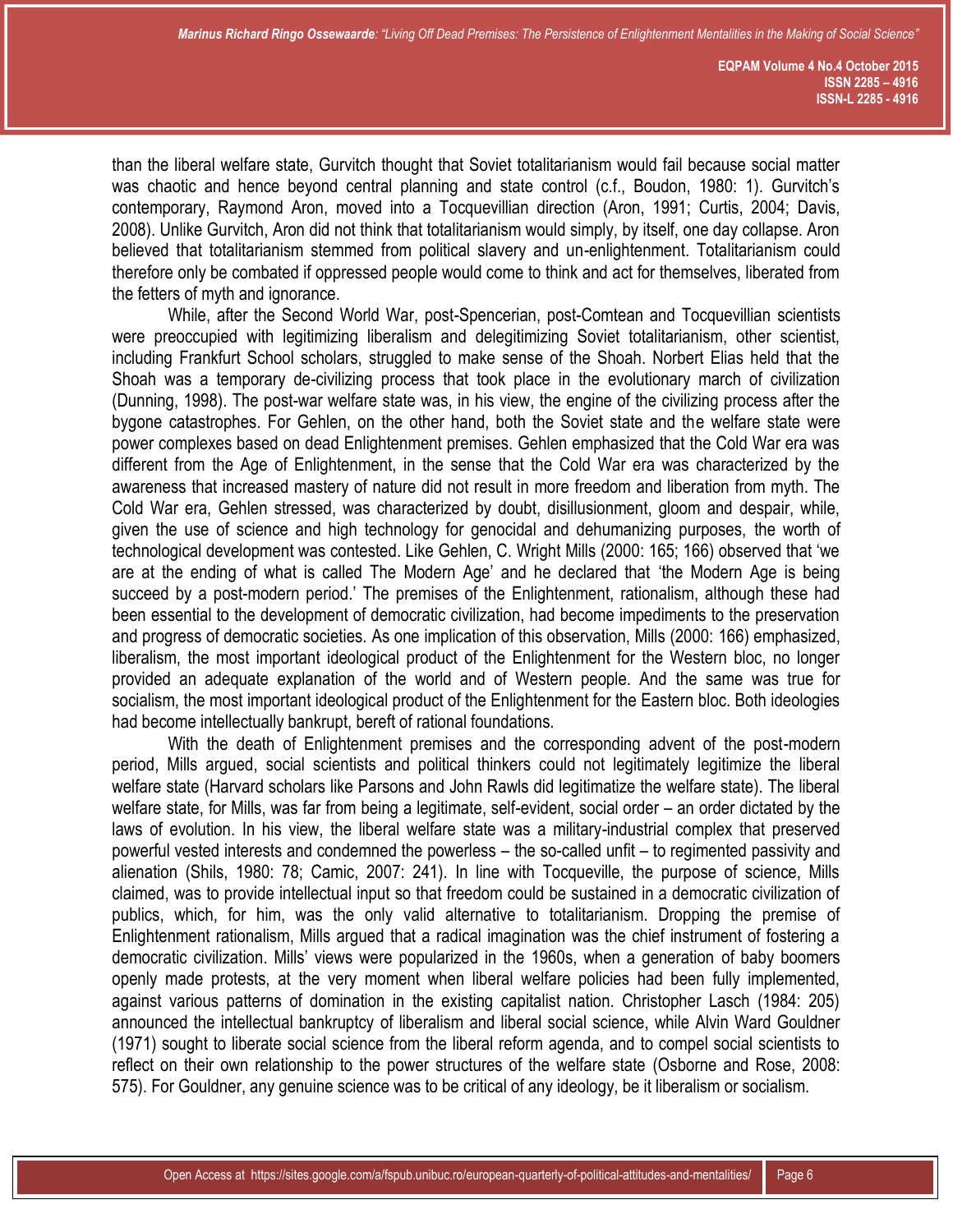# **The Neo-Darwinian Re-Articulation of Enlightenment Premises**

After C. Wright Mills announced the closing of the modern era in the 1950s, many social scientists came to witness the birth of a new, post-modern or post-industrial era in the 1970s. When the Cold War entered its final stages, nuclear physics – 'the pace-setting science' in the thermonuclear civilization of the Cold War era, as Michel Crozier (1984: 33) noted – was slowly losing its prestige at the expense of biology. Since James Watson's discovery of DNA in 1953, and the development of DNA technologies in the 1960s and 1970s, nuclear physics gradually lost its privileged position in post-industrial society. The neo-Darwinian life sciences, which were considered a synthesis of experimental genetics, associated with the discoveries of Gregor Mendel and Darwinian ideas of natural selection, became hegemonic in the new industrial era of dead Enlightenment premises (Anker et al, 2008). Social phenomena, like poverty and ignorance, were increasingly interpreted according to the language, standards and methods of the life sciences. Society was a contingency. The mind, including consciousness and imagination, was no longer the point of a Enlightenment process of humanization and emancipation from myth, dogma and superstition, but became identified with the brains, and the brains became identified with DNA. The demarcation lines between social science and biology had once again become blurred but in an unprecedented fashion. For, it was no longer 'biology' but a so-called 'hybrid' version of biology that was involved. While biology had still recognized something called 'nature', the new bio-technologies had come to ensure what Anthony Giddens (1991: 219) identified as the 'end of nature'. This was, for him, the distinctive mark of the 'post-modern period' Mills had announced. The Enlightenment premise of 'nature' as something contrasted with 'society' was dead due to bio-technological development.

Social scientists tended to disagree with each other as to the proper place of social science in this new era. Giddens followed the lead of his predecessor T.H. Marshall by welcoming the liberating potentials of the new bio-technology. Marshall had advocated the 'emancipatory politics' of the liberal welfare state (reforming Victorian capitalism via education systems). For the 'post-modern period', Giddens (1991: 215) promoted 'life politics', a new form of politics that presupposed biological indeterminism and the mutability of genetic make-ups. 'Life politics' implied that welfare policies did not so much try to reform the global capitalist structures of the post-Cold War era as to transform 'life', that is, to reconfigure living matter (micro-organisms or genes). According to Giddens (1991), new bio-technologies, including genetic engineering, assisted reproduction, regenerative medicine, stem cell technologies, technological implants, and so forth, did not close the era of Enlightenment but were key tools for generating new welfare. According to Gary Runciman, the new era was defined by the neo-Darwinian paradigm. Social science, if it was to survive and develop in bio-industrial civilization, was to adopt the neo-Darwinian paradigm, including its language (such as memes) and its icons (Runciman, 2008; Olfer, 2010; Pickel, 2012; Renwick, 2012: 13). Runciman (1998) saw the relevance of the so-called 'selectionist paradigm' as an Enlightenment premise for social science. This paradigm is based on the idea that social change can be explained as a process analogous but not reducible to biological mechanisms like the drift of natural selection.

Hence, Giddens and Runciman made a plea for developing a new social science that could be adapted to the new realities of bio-industrial civilization and the prestige of the neo-Darwinian paradigm in that civilization, without breaking with Enlightenment premises. While Parsons and Marshall had organized a liberal social science for legitimizing the welfare state in the Cold War era, Giddens and Runciman developed a new science for legitimizing the place of social science, and social scientists, in a bio-industrial civilization. And, while Mills had rejected the ideological legitimization of liberalism because genuine social science could neither be grounded in dead Enlightenment premises nor be a welfare state science, Michel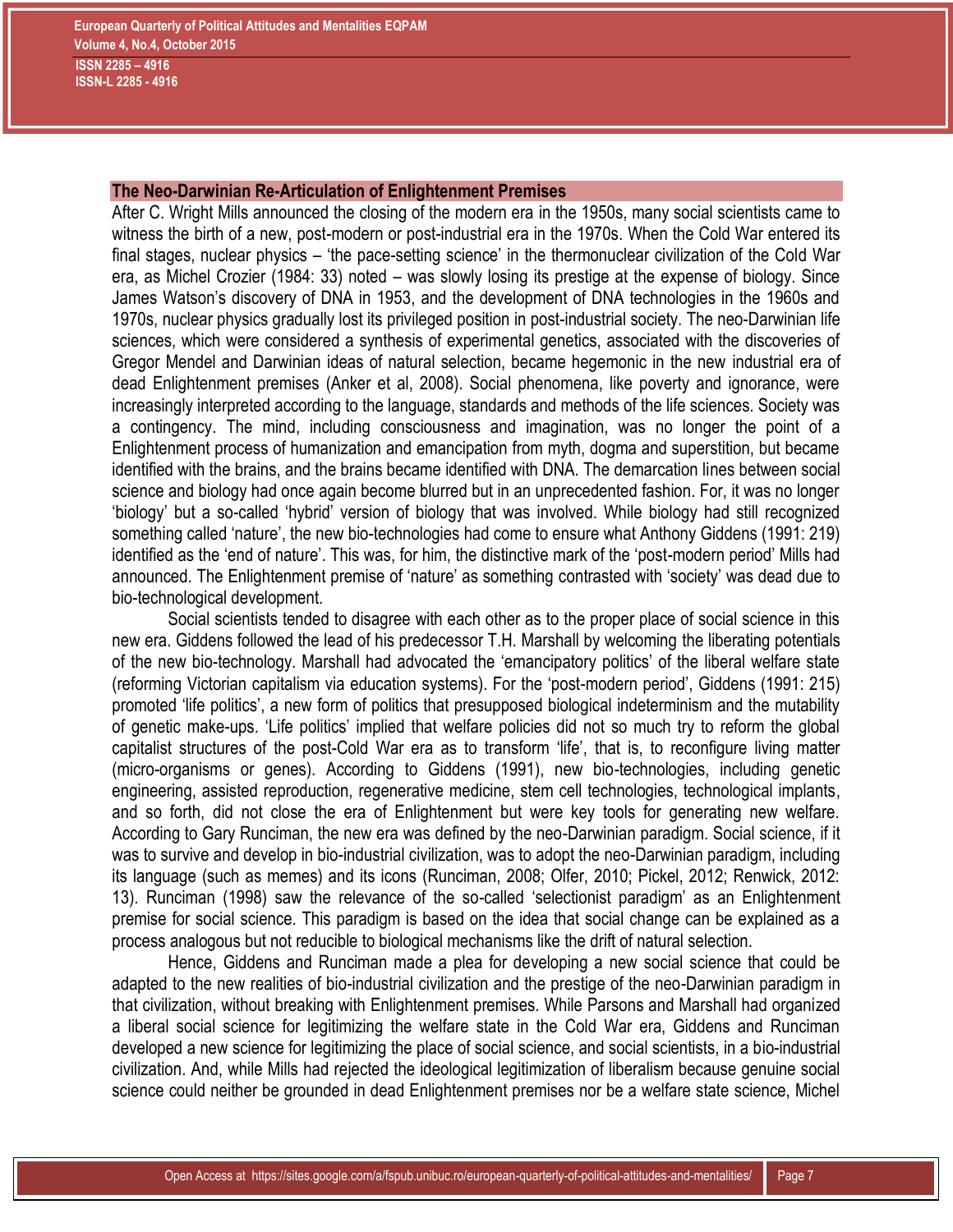Foucault rose as a critic of the political complex of bio-industrial civilization. Foucault stressed that in bioindustrial civilization people were being regulated to fit their bodies to what he called 'disciplinary arrangements of power'. Bio-industrial practices, like investing in genes, boosting cognitive powers, repairing memory loss of the brain, and reducing genetic risks of diseases, belonged to the domain of biopolitical domination, Foucault insisted (Lemke, 2001; Meyer-Emerick, 2007; Blencowe, 2010). Foucault suggested that social science was not to legitimize bio-industrial practices but to criticize and negate the new types of bio-political domination.

Other critical scholars explained that in bio-industrial civilization the neo-Darwinian paradigm had become a set of hegemonic dead Enlightenment premises mainly because of the urge to repair biological organisms in a sickening industrial environment. Ivan Illich (1994) emphasized that biological organisms, including human bodies, had weakened in the Age of Enlightenment, due to technological progress. A sickening industrial environment, characterized by ecological catastrophe, had made that 'nature' itself had become precarious in the Modern Era. Similarly, Ulrich Beck (1992) noted that the real possibility of ecological disaster, such as the Chernobyl catastrophe, was defined by the unintended consequences of Enlightenment premises. Potential catastrophes, caused by the technological mastery of nature, had come to define the social condition of the new era – a frightening condition which the very survival of the human species is at risk. Following Tocqueville and Mills, Beck (1992: 200) argued that the possibility of transcending the potentially catastrophic condition depended on the development of democratic civilization, rather than on bio-technology and trans-humanism. In other words, social science was not to embrace the Enlightenment premises of the hegemonic neo-Darwinian paradigm, but to partner up with extraparliamentary protest movements, like the ecological movement, so as to contest the very legitimacy of the bio-power complex of bio-industrial civilization.

No contemporary social scientist has communicated a more acute awareness of the urgency of the bio-industrial civilization and the hegemony of the neo-Darwinian paradigm and its implications for social science than Steve Fuller (2006). Fuller argued that social scientists needed an updated version of Mills' radical imagination of the 1950s, to be able to grasp the contemporary revolutionary structures of the bioindustrial civilization. The essence of the latest industrial revolution, Fuller (2011: 103) explained, was the convergence of technologies – 'the integration of cutting-edge research in nano-, bio-, info- and cognosciences for purposes of extending the power and control of human beings over their own bodies and their environments.' Like Illich, Fuller (2011: 38) claimed that in bio-industrial civilization the state had come to prioritize the sheer production of novel organisms over the provision of adequate sustaining humane environments for them. New organisms were produced which could survive in a sickening industrial environment while the power structures that shaped the sickening social and natural environment themselves were being sustained. Fuller (2006: 12) identified this life-scientific focus on the organism and neglect of the social/natural environment as the core of what he called 'bio-liberalism', a new liberal ideology organized around the Enlightenment premises of the neo-Darwinian paradigm (Fuller, 2006: 201; 197; Vrecko, 2008). For bio-liberals, educational performances, health, productivity and social mobility were no longer the achievements of the welfare state but were mainly determined by genetic makeups.

Nikolas Rose (2010), following a Foucauldian line, pointed out that such bio-liberalism imposed a neo-liberal, consumerist ideology on self-identity. In particular neuroscience, Rose explained, had gained an expanding global market for regenerative medicine. Neuro-psychotropic drugs designed for boosting cognitive powers and emotional fitness were in high demand. 'Nature', a key Enlightenment premise, was reorganized as 'bio-capital', which legitimized the modification and improvement of organisms through biotechnology (Rahaman, 2011; Williams, Higgs and Katz, 2012). While Foucault and Rose identified the neoliberal character of bio-political domination, Michael Burawoy emphasized that a bio-industrial civilization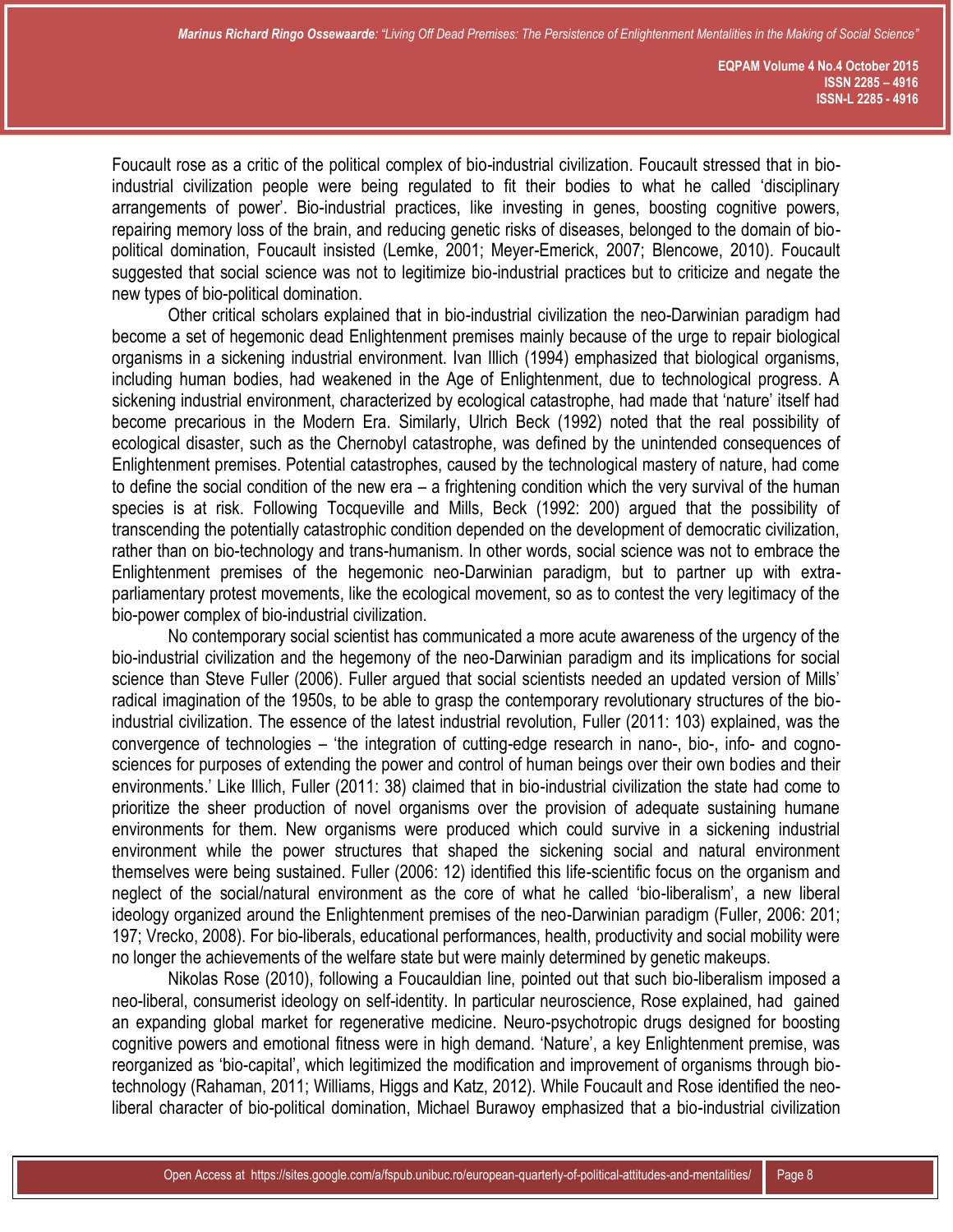and a democratic civilization are hard to reconcile. Similar to Mills, Burawoy pointed at the illegitimacy of the new ideologies such as bio-liberalism and neo-liberalism while noting that the social structure of bioindustrial civilization was not at all a democratic one. Like Gouldner, Burawoy (2005a) held that there was a need for a new reflexive social science, patterned on new attitudes and academic mentalities, to prevent the further devaluation of democracy in industrial civilization, and to generate a democratic society of publics. Quite contrarily to Runciman, who sought to transform social science in accord with the Enlightenment premises of a hegemonic neo-Darwinian paradigm and locate social science within the structures of bio-industrial civilization, Burawoy (2005a) made a plea for a public science that would raise public awareness of the immanent dangers of today's sickening global capitalist environment. Grounded in Enlightenment premises of democracy, the purpose of such a new science of politics was to inform the extra-parliamentary publics, in particular the global protest movements, of democratic civilization as the ultimate fulfilment of the Enlightenment.

#### **Concluding Remarks**

When Gehlen (1980: 102) insisted that the premises of the Enlightenment era were dead, he found that the consequences of such dead premises continued to operate. In the post-war reconstruction of social science, many social scientists have continued to ground their works on Enlightenment premises, dead and highly contested as these may have been, which is to say that social science, as an intellectual achievement, has hardly been able to emancipate itself from Enlightenment premises and move beyond the Era of Enlightenment. Critical scholars, like Horkheimer and Adorno in the 1940s and Mills in the 1950s have argued that for social science to be a liberating and democratic, anti-totalitarian force, it is absolutely necessary to renew science, to make it fit for a new, what Mills called 'post-modern' era. Such a new science, developed for a new era, would recognize the dark side of Enlightenment rationalism, the eclipse of reason and science becoming a political tool of reification or arbitrary fixations of reality and other forms of domination in (post-) industrial civilization, both in the Western and in the Eastern bloc. Such new, critical science was based on the political attitude and intellectual mentality that, after the Shoah, science was no longer the critical, emancipatory or liberating area of culture it had been in the Age of Enlightenment, at least in Western Europe. Others, like Raymond Aron and Robert Nisbet, argued that transcending Enlightenment premises was an impossible task for social scientists, as long as scientists continued to operate within the ideological complexes of industrial civilization (liberalism and socialism).

The project of grounding social science on dead premises reveals that science was, to quite an extent, embedded in a power complex, such as the liberal welfare state and the totalitarian state, that governed a particular historical era of industrial civilization. Emancipation from this power complex appeared a difficult task. When Enlightenment premises were declared dead in the Cold War era, many social scientists such as Marshall and Parsons, in search for a place for social science during the Cold War era, tied up social science with the power complex of the liberal welfare state. For such scientists with liberal attitudes and bourgeois mentalities, the welfare state was the new engine of evolutionary progress, destined to defeat the totalitarian alternative. Those like Mills and Gouldner who saw liberalism as intellectually bankrupt once the Age of Enlightenment had come to a close, linked up social science with democratic publics and extra-parliamentary protest movements (like the New Left movement), in the hope that these would be spheres developing the radical imagination needed to move beyond the Modern Era. They identified social science as a cultural and political project – a project of humanization, transcendence and democratization. For them, social science was a science of Enlightenment in the sense of critique and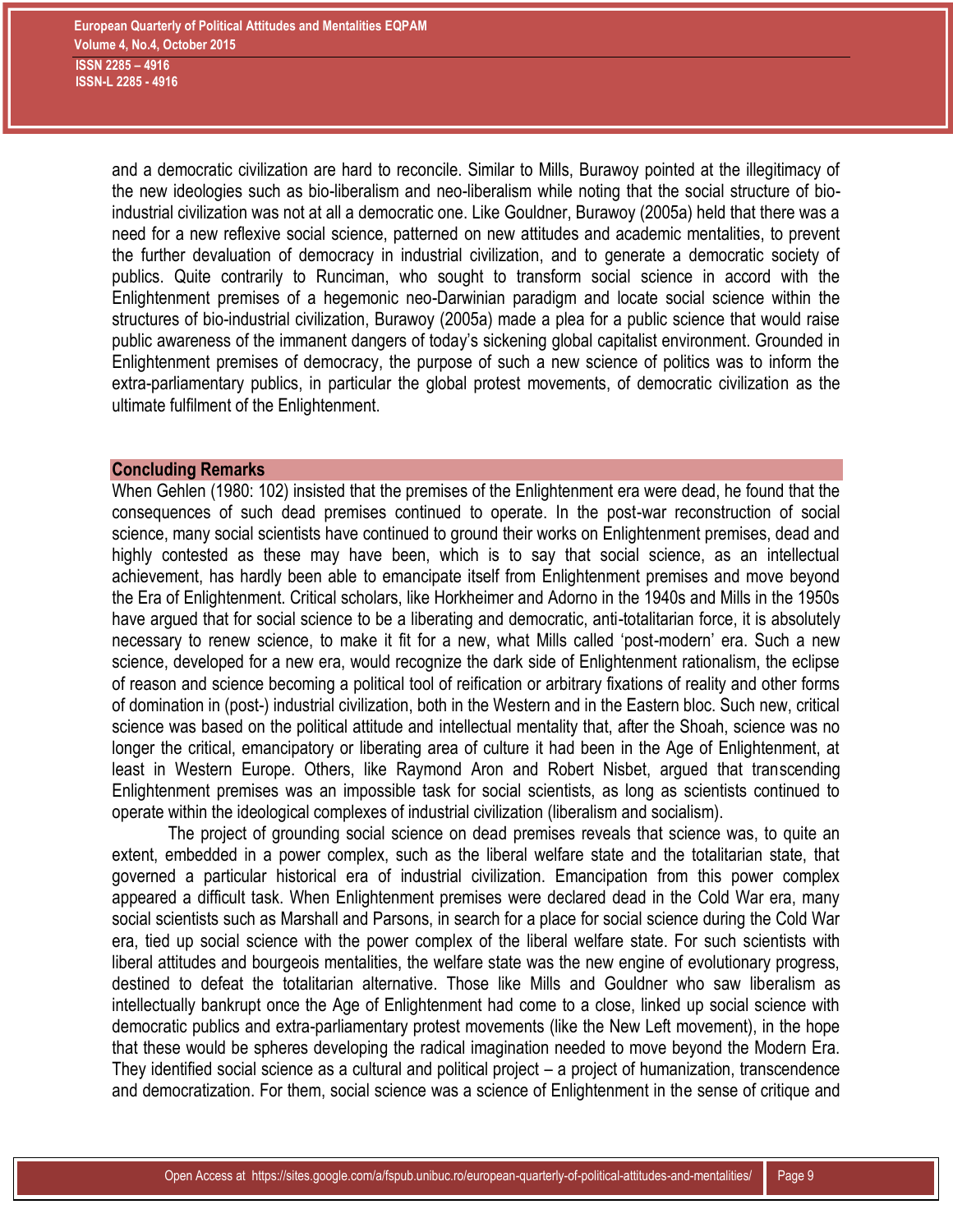protest of power and ideology: not technology but the democratic quality of mind what was mattered for social science. Hence the critique of industrial technology was key for developing academic imagination and reflexivity.

Such critical and reflexive science has struggled to finds its place in industrial civilization. When during the Cold War, Western civilization turned thermonuclear and the new physics became the pacesetting science ('atoms for peace'), social science could find its place in such a civilization through its ideological anti-authoritarian agenda and its contribution in the struggle against working class radicalism or communism. The new bio-industrial or bio-technological condition made it necessary to re-pose the question regarding the place of social science in the so-called 'post-modern period', and correspondingly, its relationship to the life sciences and bio-power (Machalek and Martin, 2004). Ever since industrial civilization turned increasingly bio-industrial and the neo-Darwinian paradigm became predominant, science has struggled in its relationship to the peculiar power complex of bio-industrial civilization. Fuller (2006) identified this technocratic power complex as bio-liberal, that is, a trans-humanist type of neoliberalism in which the bio-medical industries are the ascendant mode of production. Social scientists have been in search for legitimacy of their science in this power complex. Some, like Giddens and Runciman, have made a plea for adjusting to this new reality and adopt the neo-Darwinian paradigm for scientific undertakings. Hence, the making of a bio-liberal social science just as Parsons had, after the Great Depression, created a liberal science for the liberal welfare state, in the Cold War fight with totalitarianism. In such views, democracy could be theorized as a side effect of a process of natural selection. Others, like Beck and Burawoy, have pointed at the potentially catastrophic consequences of bio-industrialization and have called for a social science that links up with a democratization mission, democratic quality of mind, radical reflexivity and the protest movements of today.

#### **References**

Al-Azmeh, Aziz (2012) 'Civilization as a Political Disposition', *Economy and Society* 41 (4): 501-512.

- Anker, Suzanne, Susan Lindee, Edward A. Shanken and Dorothy Nelkin (2008) '[Technogenesis: Aesthetic Dimensions of Art](http://picarta.pica.nl/DB=2.41/SET=9/TTL=1/SHW?FRST=3)  [and Biotechnology](http://picarta.pica.nl/DB=2.41/SET=9/TTL=1/SHW?FRST=3),' *Philosophy and Medicine* 97: 275-322.
- Aron, Raymond (1978) *German Sociology*. Westport: Greenwood Press.
- Aron, Raymond (1991) *Main Currents in Sociological Thought. Montesquieu, Comte, Marx, Tocqueville, and the Sociologists and the Revolution of 1848*. London: Penguin.
- Beck, Ulrich (1992) *Risk Society: Towards a New Modernity*. London: Sage.
- Besnard, Philippe (ed.) (1983) *The Sociological Domain: The Durkheimians and the Founding of French Sociology*. Cambridge: Cambridge University Press.
- Besnard, Philippe (1983) 'The "Année Sociologique" team', in Philippe Besnard (ed.) *The Sociological Domain: The Durkheimians and the Founding of French Sociology*. Cambridge: Cambridge University Press, pp. 11-39.
- Best, Joel (2001) 'Social Progress and Social Problems: Toward a Sociology of Gloom,' *The Sociological Quarterly* 42 (1): 1-12.
- Blencowe, Claire (2010) 'Foucault's and Arendt's "insider view' of biopolitics: a critique of Agamben', *History of the Human Sciences* 23 (5): 113-130.
- Blumer, Martin (2005) 'Sociology in Britain in the Twentieth Century: Differentiation and Establishment', in A.H. Halsey and W.G. Runciman (eds.) *British Sociology Seen from Without and Within*. Oxford: Oxford University Press, pp. 36-53.
- Boltanski, Luc (2011) *On Critique: A Sociology of Emancipation*. Cambridge: Polity Press.
- Borch, Christian (2012) *The Politics of Crowds: An Alternative History of Sociology*. Cambridge: Cambridge University Press.
- Bosserman, Philip (1995) 'The Twentieth Century's Saint-Simon: Georges Gurvitch's Dialectical Sociology and the New Physics', *Sociological Theory* 13 (1): 48-57.
- Boudon, Raymond (1980) *The Crisis in Sociology: Problems of Sociological Epistemology*. London: Macmillan.
- Bourdieu, Pierre (1988) *Homo Academicus*. Cambridge: Polity Press.
- Bowler, Peter J. (1988) *The Non-Darwinian Revolution: Reinterpreting a Historical Myth*. London: The John Hopkins University Press.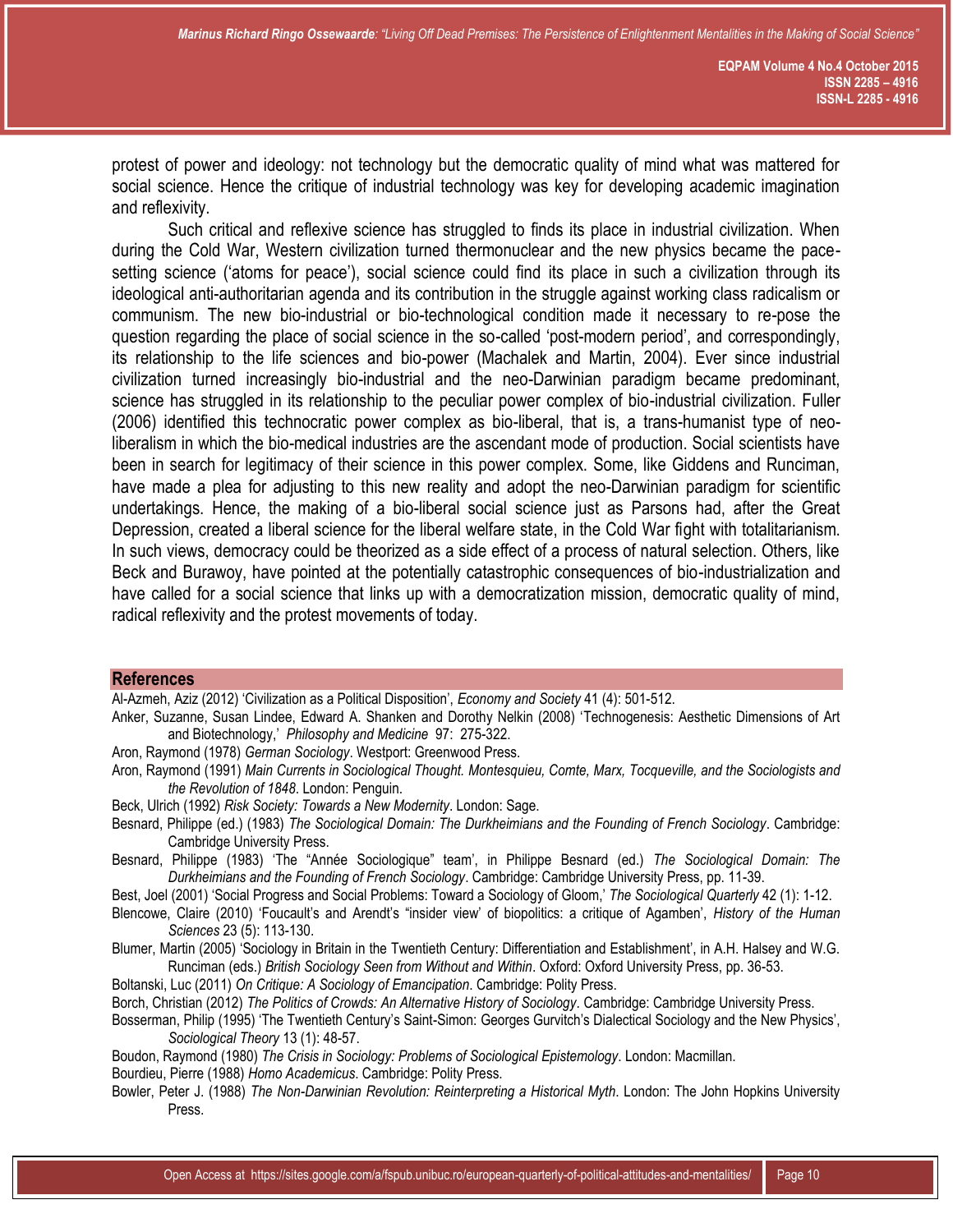| Burawoy, Michael (2005a) '2004 American Sociological Association Presidential Address: For Public Sociology', The British                                                                                                  |
|----------------------------------------------------------------------------------------------------------------------------------------------------------------------------------------------------------------------------|
| Journal of Sociology 56 (2): 259-294.                                                                                                                                                                                      |
| Burawoy, Michael (2005b) 'The Critical Turn to Public Sociology', Critical Sociology 31 (3): 313-326.                                                                                                                      |
| Caldwell, Lynton Keith (1987) Biocracy: Public Policy and the Life Sciences. Boulder: Westview Press.                                                                                                                      |
| Calhoun, Craig (2007) 'Sociology in America: An Introduction', in Craig Calhoun (ed.) Sociology in America: A History. London:                                                                                             |
| The University of Chicago Press, pp. 1-38.                                                                                                                                                                                 |
| Calhoun, Craig (ed.) (2007) Sociology in America: A History. London: The University of Chicago Press.                                                                                                                      |
| Calhoun, Craig and Jonathan VanAntwerpen (2007) 'Orthodoxy, Heterodoxy, and Hierarchy: "Mainstream" Sociology and Its                                                                                                      |
| Challengers', in Craig Calhoun (ed.) Sociology in America: A History. London: The University of Chicago Press, pp.                                                                                                         |
| 367-410.                                                                                                                                                                                                                   |
| Camic, Charles (2007) 'On Edge: Sociology during the Great Depression and the New Deal', in Craig Calhoun (ed.) Sociology in                                                                                               |
| America: A History. London: The University of Chicago Press, pp. 225-280.                                                                                                                                                  |
| Carneiro, Robert L. and Robert G. Perrin (2002) 'Herbert Spencer's Principles of Sociology: A Centennial Retrospective and                                                                                                 |
| Appraisal', Annals of Science 59 (3): 221-261.                                                                                                                                                                             |
| Cohen, Avner (2010) 'Myth and Myth Criticism following the Dialectic of Enlightenment', The European Legacy 15 (5): 583-598.                                                                                               |
| Comte, Auguste (1974) The Crisis of Industrial Civilization: The Early Essays of Auguste Comte, Introduced and edited by                                                                                                   |
| Ronald Fletcher. London Heinemann.                                                                                                                                                                                         |
| Crozier, Michel (1984) The Trouble with America. London: University of California Press.                                                                                                                                   |
| Curtis, Michael (2004) 'Charles de Gaulle and Raymond Aron', Society 41: 13-23.                                                                                                                                            |
| Dahrendorf, Ralf (1976) Inequality, Hope and Progress. Liverpool: Liverpool University Press.<br>Dunning, Eric and Stephen Mennell (1998) 'Elias on Germany, Nazism and the Holocaust: On the Balance between "Civilizing" |
| and "Decivilizing" Trends in the Social Development of Western Europe,' British Journal of Sociology 49 (3): 339-357.                                                                                                      |
| Durkheim, Emile (1971) The Elementary Forms of the Religious Life. London: George Allen & Unwin.                                                                                                                           |
| Durkheim, Emile (1992) Professional Ethics and Civic Morals. London: Routledge.                                                                                                                                            |
| Elias, Norbert (1996) The Germans: Power Struggles and the Development of Habitus in the Nineteenth and Twentieth                                                                                                          |
| Centuries, ed. by Michael Schröter. Cambridge: Polity Press.                                                                                                                                                               |
| Ellul, Jacques (1967) The Technological Society. New York: Alfred A. Knopf.                                                                                                                                                |
| Fuller, Steve (2006) The New Sociological Imagination. London: Sage.                                                                                                                                                       |
| Fuller, Steve (2011) Humanity 2.0: What it Means to be Human Past, Present and Future. Basingstoke: Palgrave Macmillan.                                                                                                    |
| Gehlen, Arnold (1980) Man in the Age of Technology. New York: Columbia University Press.                                                                                                                                   |
|                                                                                                                                                                                                                            |
| Gehlen, Arnold (1988) Man: His Nature and Place in the World. New York: Columbia University Press.                                                                                                                         |
| Geiger, Theodor (1969) On Social Order and Mass Society. London: The University of Chicago Press.                                                                                                                          |
| Giddens, Anthony (1991) Modernity and Self-Identity: Self and Society in the Late Modern Age. Cambridge: Polity Press.                                                                                                     |
| Goudsblom, Johan (2006) 'Civilization: The Career of a Controversial Concept,' History and Theory 45 (2): 288-297.                                                                                                         |
| Gouldner, Alvin W. (1971) The Coming Crisis of Western Sociology. London: Heinemann.                                                                                                                                       |
| Gouldner, Alvin W. (1976) The Dialectic of Ideology and Technology: The Origins, Grammar and Future of Ideology. London:                                                                                                   |
| Macmillan.                                                                                                                                                                                                                 |
| Guth, Suzie (2008) 'The First French Sociology Textbooks (1920-45)', Current Sociology 56 (2): 183-199.                                                                                                                    |
| Halsey, A.H. (2005) 'The History of Sociology in Britain', in A.H. Halsey and W.G. Runciman (eds.) British Sociology Seen from                                                                                             |
| Without and Within. Oxford: Oxford University Press, pp. 13-22.                                                                                                                                                            |
| Halsey, A.H. and W.G. Runciman (eds.) (2005) British Sociology Seen from Without and Within. Oxford: Oxford University Press.                                                                                              |
| Hamilton, Richard F. (2003) 'American Sociology Rewrites its History', Sociological Theory 21 (3): 281-297.                                                                                                                |
| Harrington, Austin (2012) 'Weimar Social Theory and the Fragmentation of European World Pictures', Thesis Eleven 111 (1): 66-                                                                                              |
| 80.                                                                                                                                                                                                                        |
| Hawthorn, Geoffrey (1976) Enlightenment and Despair: A History of Sociology. London: Cambridge University Press.                                                                                                           |
| Heilbron, Johan (2009) 'Sociology and Positivism in 19 <sup>th</sup> -Century France: The Vicissitudes of the Société de Sociologie (1872-4)',                                                                             |
| History of the Human Sciences 22 (4): 30-62.                                                                                                                                                                               |
| Jay, Martin (1973) The Dialectical Imagination: A History of the Frankfurt School and the Institute of Social Research 1923-1950.                                                                                          |
| London: Heinemann.                                                                                                                                                                                                         |
| Illich, Ivan (1994) 'Brave New Biocracy: Health Care from Womb to Tomb,' New Perspectives Quarterly 11 (1): 4-12.                                                                                                          |
| Illich, Ivan (2003) 'Medical Nemesis', Journal of Epidemiology and Community Health 57: 919-922.                                                                                                                           |
| Janiak, Andrew (2008) Newton as Philosopher. Cambridge: Cambridge University Press.                                                                                                                                        |
|                                                                                                                                                                                                                            |
|                                                                                                                                                                                                                            |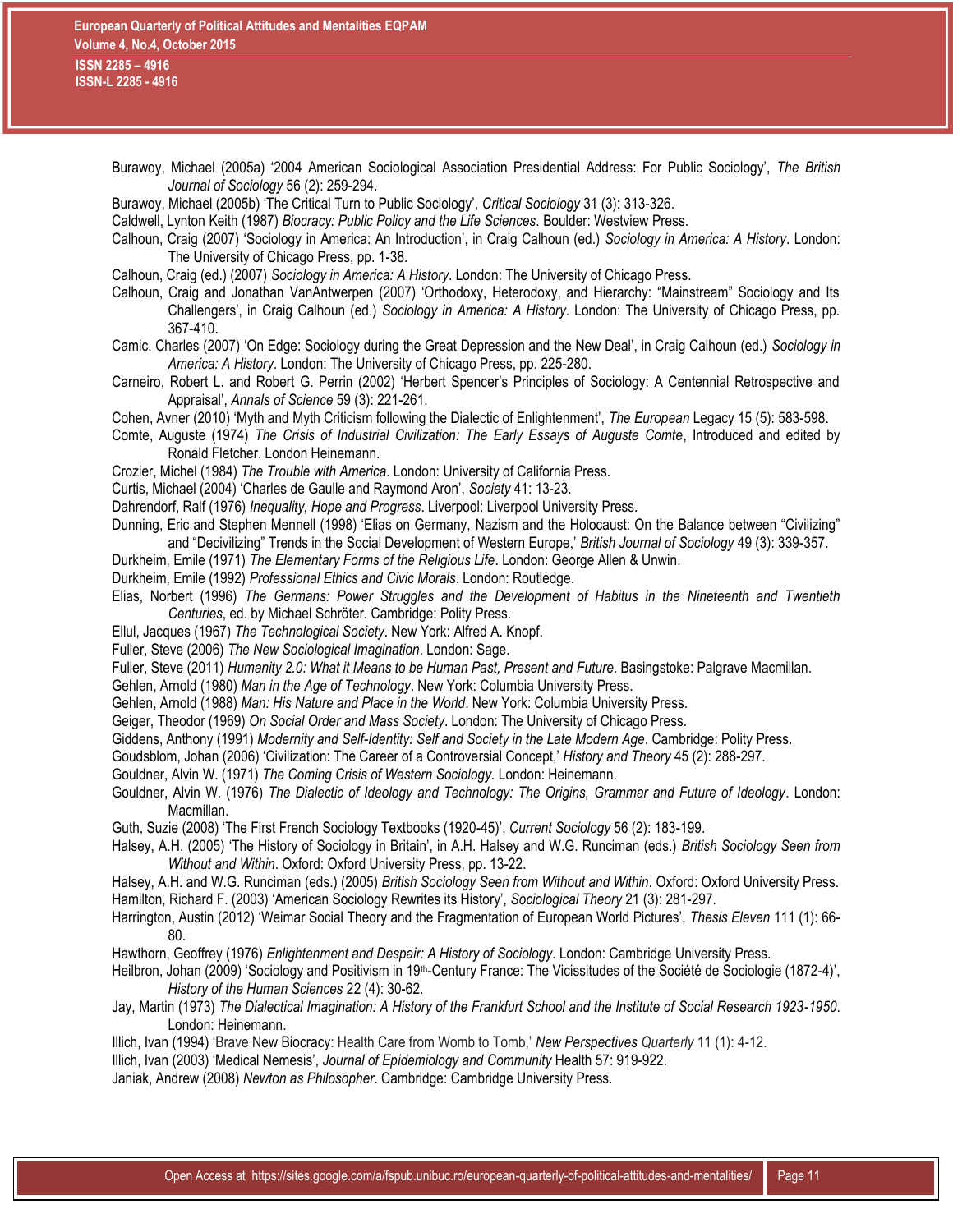Karady, Victor (1983) 'The Durkheimians in Academe: A Reconsideration', in Philippe Besnard (ed.) *The Sociological Domain: The Durkheimians and the Founding of French Sociology*. Cambridge: Cambridge University Press, pp. 71-89.

Lane, Jeremy F. (2003) 'Neo-Liberalism as "Imposition" and "Invasion": Problems in Bourdieu's Politics', *French Cultural Studies* 14 (3): 323-335.

Lasch, Christopher (1984) *The Minimal Self: Psychic Survival in Troubled Times.* London: Pan Books.

Lasch, Christopher (1991) *The True and Only Heaven: Progress and Its Critics*. London: W.W. Norton.

Lemke, Thomas (2001) 'The Birth of Bio-Politics: Michel Foucault's Lecture at the Collège De France of Neoliberal Governmentality,' *Economy and Society* 30 (2): 190-207.

Lynd, Robert S. (1970) *Knowledge for What? The Place of Social Science in American Culture*. Princeton: Princeton University Press.

Mannheim, Karl (1943) *Diagnosis of Our Time: Wartime Essays of a Sociologist*. London: Routledge & Kegan Paul.

Machalek, Richard and Michael W. Martin (2004) 'Sociology and the Second Darwinian Revolution: a Metatheoretical Analysis,' *Sociological Theory* 22 (3): 455-476.

Marcel, Jean-Christophe and Dominique Guillo (2006) 'Durkheimian Sociology, Biology and the Theory of Social Conflict', *International Social Science Journal* 58: 83-100.

Marcuse, Herbert (1968) *One Dimensional Man*. London: Sphere Books.

Marshall, T.H. (1953) 'Social Selection in the Welfare State,' *Eugenics Review* 45 (2): 81-92.

Masson, Philippe (2012) 'French Sociology and the State', *Current Sociology* 60 (5): 715-729.

McLennan, Gregor (2003) 'Sociology, Eurocentrism and Postcolonial Theory', *European Journal of Social Theory* 6 (1): 69-86.

Meja, Volker, Dieter Misgeld and Nico Stehr Eds.) (1987) *Modern German Sociology*. New York: Columbia University Press.

Meyer-Emerick, Nancy (2007) 'Public Administration and the Life Sciences: Revisiting Biopolitics', *Administration & Society* 38 (6): 689-708.

Mills, C. Wright (2000) *The Sociological Imagination*. Oxford: Oxford University Press.

Nisbet, Robert (1943) 'The French Revolution and the Rise of Sociology in France', *American Journal of Sociology* 49 (2): 156- 164.

Nisbet, Robert (1980) *History of the Idea of Progress*. New York: Basic Books.

Olfer, John (2010) 'Social Change and Selectionist Thought: On Spencer, Darwin and Runciman,' *The Sociological Review* 58 (2): 305-326.

Oppenheimer, Franz (1932) 'Tendencies in Recent German Sociology,' *The Sociological Review* 24 (2): 125-137.

- Osborne, Thomas and Rose, Nikolas (2008) 'Populating Sociology: Carr-Saunders and the Problem of Population,' *The Sociological Review* 56 (4): 552-578.
- Owens, B. Robert (2010) 'Producing Parsons' Reputation: Early Critiques of Talcott Parsons' Social Theory and the Making of a Caricature,' *Journal of the History of the Behavioural Sciences* 46 (2): 165-188.

Parsons, Talcott (1950) 'The Prospects of Sociological Theory', *American Sociological Review* 15 (1): 3-16.

Parsons, Talcott (1964) 'Evolutionary Universals in Society,' *American Sociological Review* 29 (3): 339-357.

Rahaman, Mizanur (2011) 'Biotechnology, Neoliberal Politics of Life and the Spirit of Biocapital,' *Social Studies of Science* 41 (5): 759-763.

Renwick, Chris (2012) *British Sociology's Lost Biological Roots: A History of Futures Past*. London: Palgrave Macmillan.

Rose, Nikolas (2008) 'The Value of Life: Somatic Ethics and the Spirit of Biocapital,' *Daedalus* 137 (1): 36-48.

Rose, Nikolas (2010) 'Normality and Pathology in a Biomedical Age', *The Sociological Review* 57 (2) 66-83.

Runciman, W.G. (1998) 'The Selectionist Paradigm and Its Implications for Sociology', *Sociology* 32 (1): 163-188.

Runciman, W.G. (2008) 'Forgetting the Founders', *The Sociological Review* 56 (3): 358-369.

Shils, Edward (1980) *The Calling of Sociology and Other Essays on the Pursuit of Learning*. London: The University of Chicago Press.

Steinmetz, George (2007) 'American Sociology before and after World War II: The (Temporary) Settling of a Disciplinary Field', in Craig Calhoun (ed.) *Sociology in America: A History*. London: The University of Chicago Press, pp. 314-366.

Sterne, Jonathan (2003) 'Bourdieu, Technique and Technology', *Cultural Studies* 17 (3/4): 367-389.

Tocqueville, Alexis de (1998) *The Old Regime and the Revolution*, Volume I. London: The University of Chicago Press.

Tocqueville, Alexis de (2000) *Democracy in America*. London: The University of Chicago Press.

Tracz-Tryniecki, Marek (2008) 'Natural Law in Tocqueville's Thought', *Journal of Markets & Morality* 11 (1): 27–40.

Turner, Bryan S. (2012) 'Sociology in the USA and Beyond: A Half-Century Decline?', *Journal of Sociology* 48 (4): 364-379.

Vrecko, Scott (2008) 'Capital Ventures into Biology: Biosocial Dynamics in the Industry and Science of Gambling', *Economy and Society* 37 (1): 50-67.

Weber, Alfred (1947) *Farewell to European History or the Conquest of Nihilism*. London: Kegan Paul.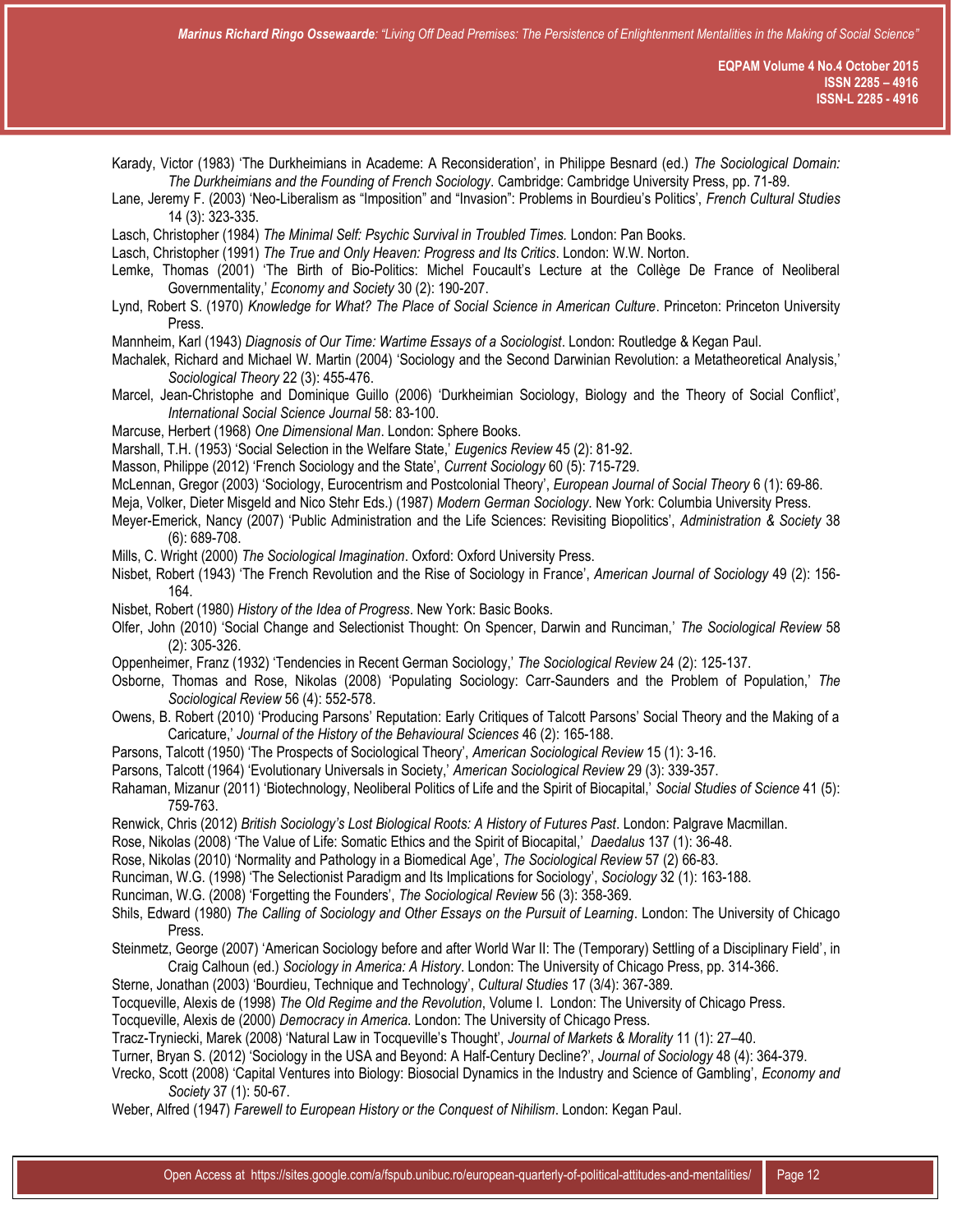Weber, Max (1958) *From Max Weber: Essays in Sociology*. Ed. H.H. Gerth and C. Wright Mills. New York: Oxford University Press.

- Weisz, George (1983) 'The Republican Ideology and the Social Sciences: The Durkheimians and the History of Social Economy at the Sorbonne', in Philippe Besnard (ed.) *The Sociological Domain: The Durkheimians and the Founding of French Sociology*. Cambridge: Cambridge University Press, pp. 90-119.
- Williams, Joyce E. and Vicky M. Macclean (2012) 'In Search of the Kingdom: The Social Gospel, Settlement Sociology, and the Science of Reform in America's Progressive Era,' *Journal of the History of Behavioural Sciences* 48 (4): 339-362.
- Williams, Simon J., Paul Higgs and Stephen Katz (2012) 'Neuroculture, Active Ageing and the "Older Brain": Problems, Promises and Prospects,' *Sociology of Health & Illness* 34 (1): 64-78.
- Young, Cristobal (2009) 'The Emergence of Sociology from Political Economy in the United States: 1890 to 1940,' *Journal of the History of the Behavioural Sciences* 45 (2): 91-116.